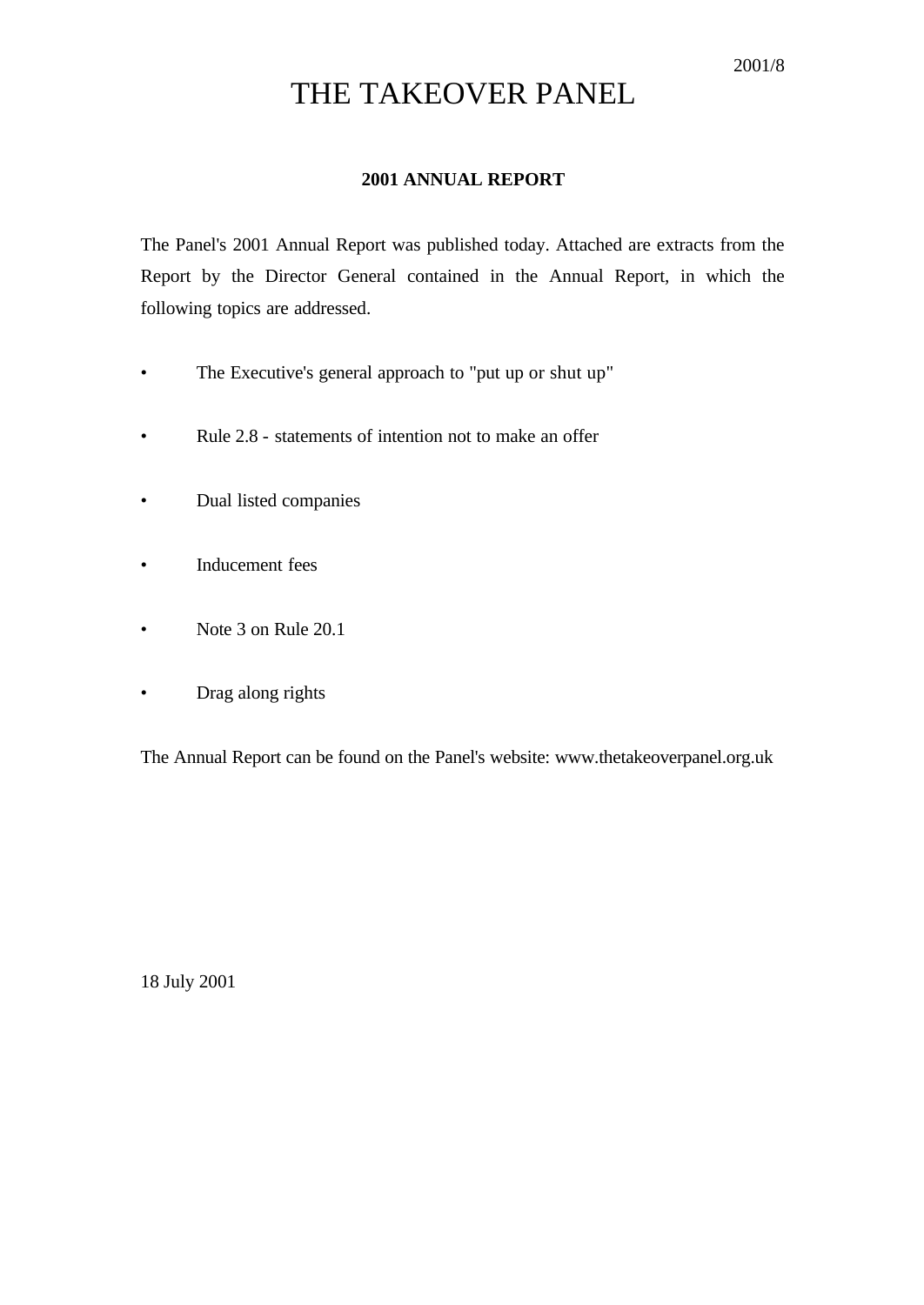#### **THE EXECUTIVE'S GENERAL APPROACH TO "PUT UP OR SHUT UP"**

An announcement obligation may arise under Rule 2.2 of the Code (for example, as a result of rumour and speculation) at a time when a potential offeror is contemplating making an offer for a company but is not in a position to be committed to making a firm offer. In such circumstances, the potential offeror is normally permitted under Rule 2.4 of the Code to announce merely that he is considering making an offer for the company.

Following such an announcement there is no fixed deadline in the Code by which a potential offeror must clarify his intentions. The timing of any subsequent announcements will depend, inter alia, on the reaction of the offeree board to the potential offeror and the state of preparedness of the potential offeror.

Where the offeree board is prepared to enter into a dialogue with the potential offeror, many months may pass before an offer is finally made. Provided the target company is content for the uncertainty to continue, the Executive would not normally seek to intervene in the process. However, in certain circumstances, usually where the potential offeror is unwelcome, the target company may request the Executive to intervene by imposing a deadline by which the potential offeror must clarify his intentions, i.e. "put up or shut up".

In this regard, "put up" is communicated by way of a Rule 2.5 firm offer announcement and "shut up" by way of a no intention to bid statement.

Requests by the target company for the offeror to be required to "put up or shut up" are generally made at the early stages of an offer period. In such cases, the Executive endeavours to balance the interests of shareholders in not being deprived of the opportunity to consider the possibility of an offer against potential damage to the target company's business arising from the uncertainty surrounding the company and the distraction for management. In this regard, the Executive's normal approach is to seek clarification by the potential offeror within six to eight weeks from the original announcement of the possible offer. If a request is made at a later stage, the Executive will consider the circumstances at that time.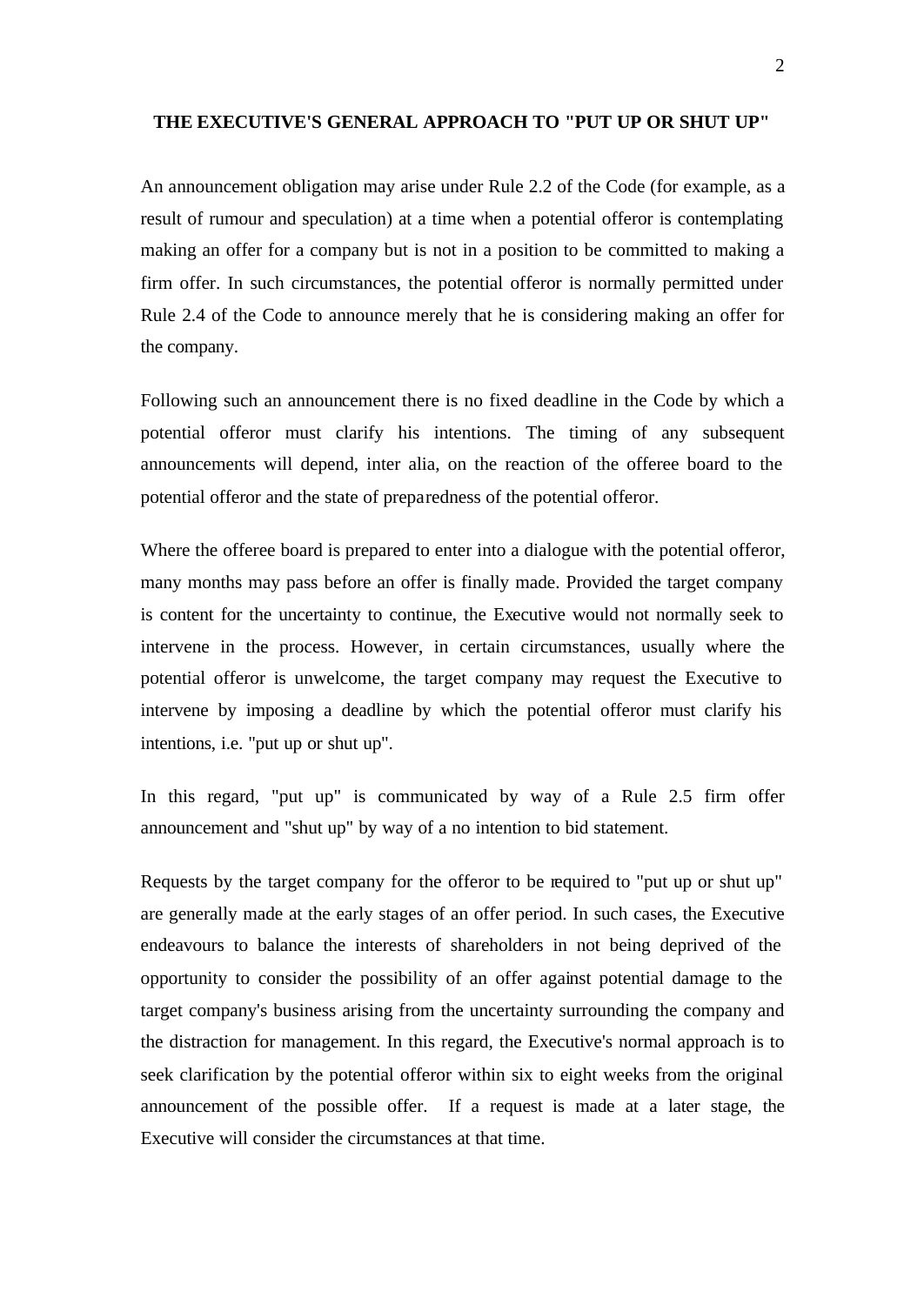If the potential offeror clarifies his intentions by way of a no intention to bid statement, this statement will be governed by Rule 2.8 and the potential offeror will normally be prevented from making an offer for the company for a period of six months (unless there is a material change of circumstances and subject to any specific reservations set out in the statement). However, if the Executive considers that the offeree company has suffered excessive siege as a result of the potential offeror's actions, it may impose the restrictions contained within Rule 35.1(b) and prevent the potential offeror from making an offer for a period of 12 months.

#### **RULE 2.8 - STATEMENTS OF INTENTION NOT TO MAKE AN OFFER**

Rule 2.8 provides that a person who makes a statement that he does not intend to make an offer for a company will normally be bound by that statement for a period of six months (unless there is a material change of circumstances and subject to any specific reservations set out in the statement).

Occasionally, speculation will appear in the press concerning a possible offer by a particular person, when the reputed offeror has in fact not been considering any offer for the company in question and there is no foundation for that speculation.

The reputed offeror must in such circumstances take care, if he chooses to comment on the speculation, not to make a statement of a kind to which Rule 2.8 applies if he does not wish to be bound by the statement for a period of six months. The Executive should be consulted before a statement is made in such circumstances. A public statement simply denying that the speculation has any foundation is likely to be construed by the Executive as a statement that the reputed offeror has no intention to bid for the company concerned.

#### **DUAL LISTED COMPANIES**

The establishment of a dual listed company structure when no person, or persons acting in concert with him, obtains or consolidates control of a Code company is not normally considered to be a transaction to which the Code applies. Depending upon the method by which a dual listed company structure is established, therefore, the implementation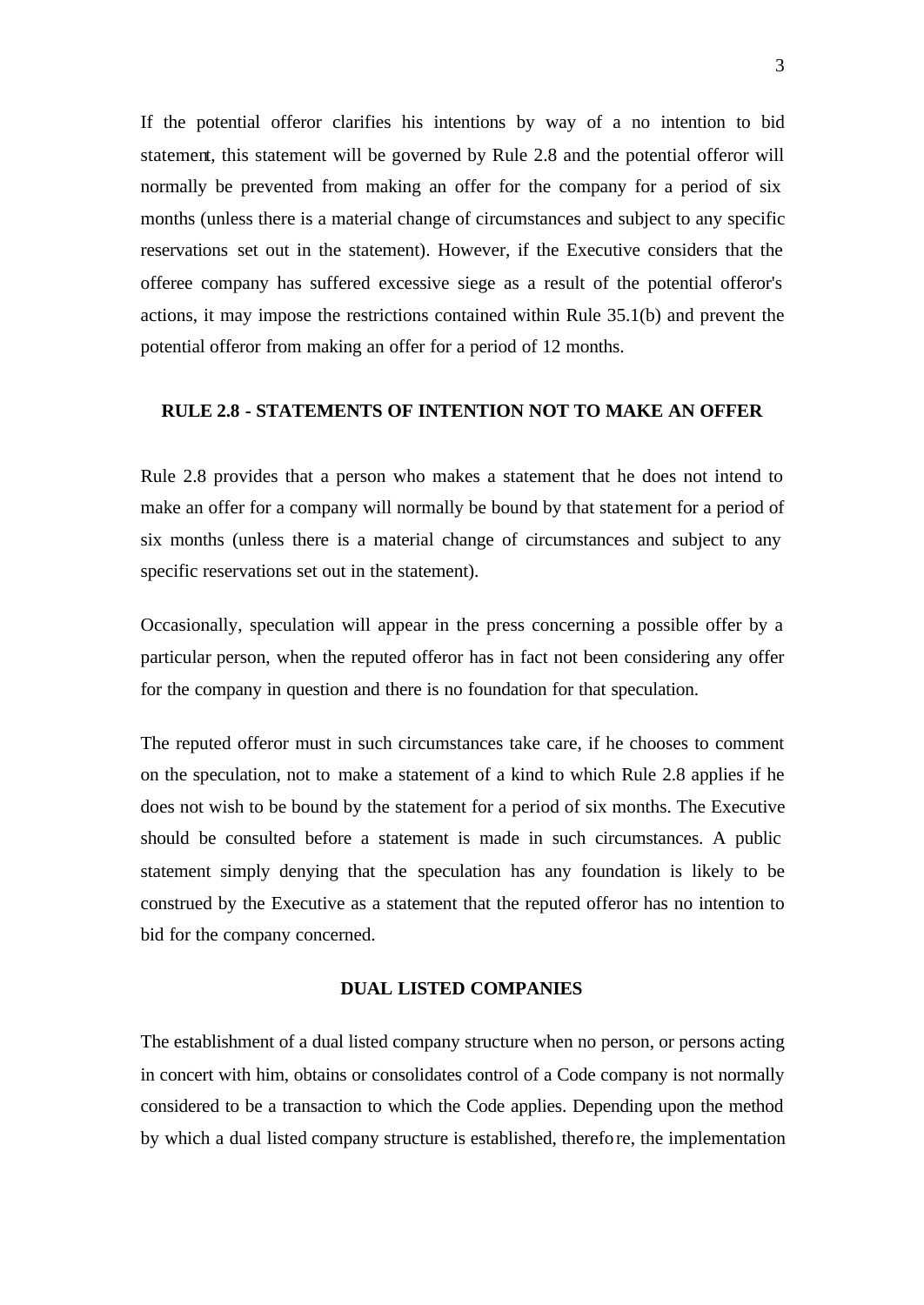of such a structure may well not be considered to be an offer as defined in the Code. Parties or their advisers proposing to implement such a structure in relation to a company to which the Code applies should consult the Executive at the earliest opportunity.

Following the implementation of a dual listed company structure, the Code will continue to apply to companies which fall within the jurisdiction of the Code. Where the parties to the dual listed company structure have effectively consolidated shareholder voting in both companies by way of a combined voting structure, an acquisition of shares in a non-Code company will constitute an acquisition of voting rights in a Code company. This will be relevant for the purposes of, inter alia, Rules 6, 9, 10 and 11.

For the purposes of establishing the mandatory bid threshold for Rule 9, the test the Executive applies in relation to the acquisition of voting rights is by reference to the combined voting structure. The calculation of the acceptance condition threshold for Rule 10 purposes is, therefore, also predicated on a combined voting test.

#### **INDUCEMENT FEES**

Rule 21.2 sets out certain safeguards which an offeree company must observe prior to agreeing to pay an inducement fee to an offeror. These include a requirement that the inducement fee must be de minimis, the test for which is that it must normally be no more than 1% of the offer value. The rationale for this limit (and Rule 21.2 generally) is to prevent the possible payment of an inducement fee from frustrating a potential competing bid. Where an offeror holds an existing shareholding in the offeree, the offer value is clearly less than the value of the whole of the offeree company. In the light of the rationale for Rule 21.2, the Executive will normally consider it appropriate to apply a de minimis test in these circumstances of 1% of the value of the offeree company calculated by reference to the offer price.

The Executive has also been considering the application of Rule 21.2 to the payment of an inducement fee in the context of a whitewash transaction. The Executive has concluded that it will generally apply Rule 21.2 in these circumstances. The de minimis